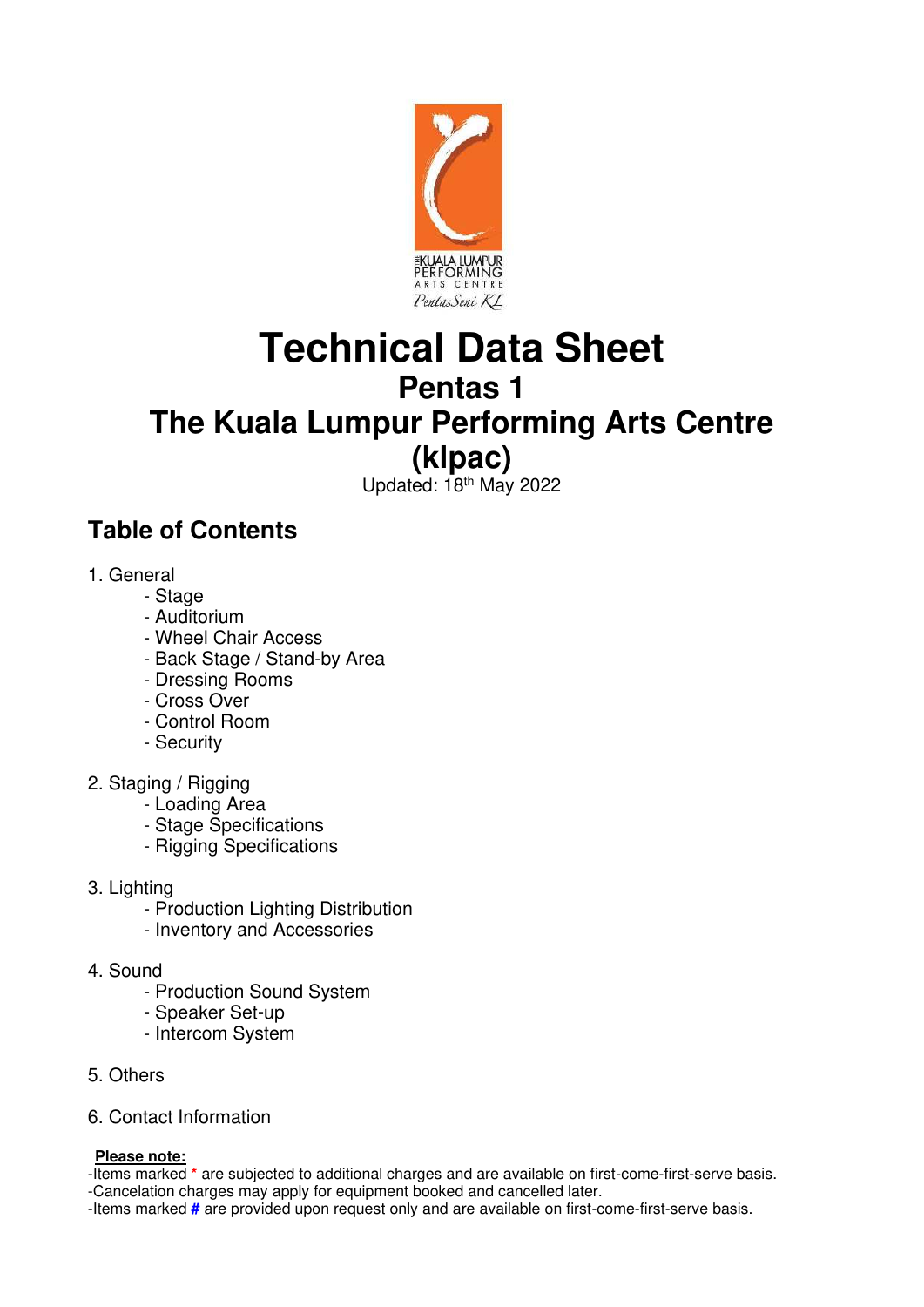### **1. General**

#### **Stage**

The stage of Pentas 1 is designed in the semi-proscenium style. The structural proscenium opening is 14000mm wide and 7680mm high. There is a variable proscenium panel that is capable of adjusting the proscenium opening from a height of 7680mm to 5680mm. The stage depth, from the proscenium opening to the cyclorama is approximately 9000 mm, and from the front end of the apron area to proscenium opening is approximately 5500 mm. Also note, the stage floor is leveled with the first row of audience.

#### **Back Stage / Stand-by Area**

The backstage of Pentas 1 is approximately 10m deep x 20m wide while its stage right and stage left wings from the proscenium are approximately 10m deep x 6m wide.

#### **Auditorium**

The house can seat a total of 504 patrons. It applies a front-end format, in which the first row of the audience seating is on the same level as the stage floor. The seating comprises flip-up seats covered with different solid-colored fabrics. Walkway lights are provided. There are two main access doors into the auditorium from second floor pre-function area.

#### **Wheel Chair Access**

klpac provides a wheelchair accessible entrance at the side of the auditorium. Situated on the Ground Floor, the entrance runs through the stage right front passage access, and leads directly to the wheelchair seating area.

#### **Dressing Rooms**

There are 4 dressing rooms that can accommodate approximately 50 cast members. These dressing rooms are located towards stage left, on the ground and first floor. Each dressing room includes showers and toilets.

#### **Control Room**

The production audio, light and video control room is located on the second floor within the audience, while the follow spot control area is located on the third floor. A cat ladder access connects the two floor.

#### **Audio Recording Studio**

There is an Audio Recording Studio located on the third floor. It includes a Reaper DAW workstation with capabilities to do simple recording, editing and mixing. Please note rental charges apply for usage of the recording studio and the manpower. Please speak with Technical Department.

#### **Security**

klpac advises all visiting production teams to avoid leaving any valuable personal assets in the theatre at all times. Technical equipment brought in by the visiting production can be stored and locked in the dressing rooms backstage and production office. All visiting production personnel are to make their access into the venue through the Security Door on the Ground Floor.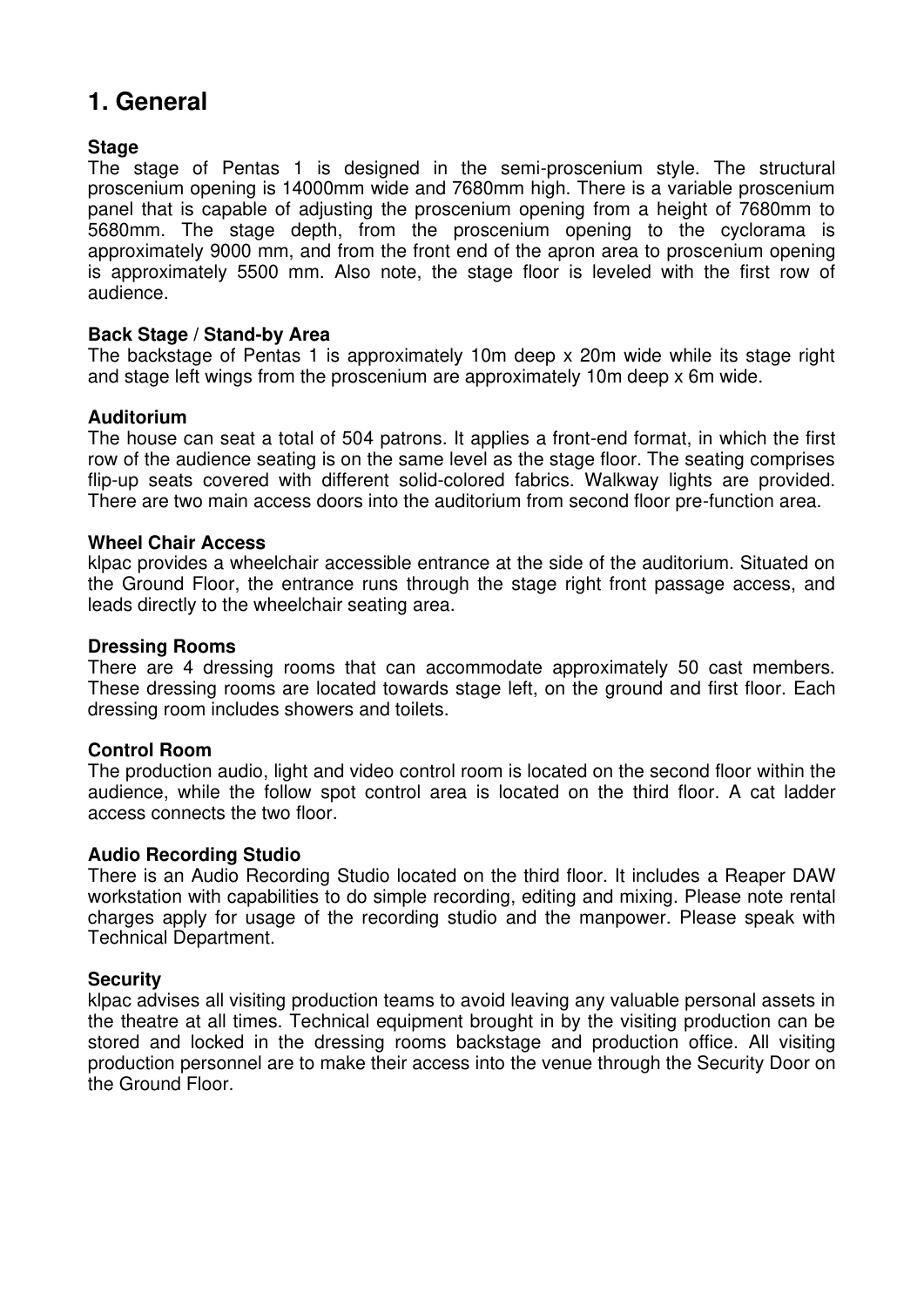# **2. Staging**

#### **Loading Area**

The loading bay is located directly backstage. Its opening is 3000mm wide, 2900 high, and 750mm higher than the road level. A portable ramp can be provided to help unload goods from vehicles of various heights.

#### **Stage Specifications**

#### Floor

The stage floor has a black finish, and is made of composite timber flooring. There are cable access trenches surrounding the main stage area. No trap is available. Only minor drilling and nailing are allowed on the stage floor, with prior permission. Note also screwing up to only 2 inch is allowed into the floor. Bolting is not allowed. Productions are to make sure that all screwing marks are touched up during bump out. We allow only water based paints to be used on stage if painting is required. Please discuss this during technical meeting for approval. Visiting production are to repaint the whole stage during bump out. Matex matte black code #9103 is to be used for repainting.

#### Main Stage

| Depth from Downstage edge to<br>Proscenium opening<br>Cyclorama / Curtain (default position)                                                                                                                                    | 5500mm<br>9000mm                                                                |
|---------------------------------------------------------------------------------------------------------------------------------------------------------------------------------------------------------------------------------|---------------------------------------------------------------------------------|
| Width from Centerline to<br><b>Wall Audience Right</b><br><b>Wall Audience Left</b>                                                                                                                                             | 13160mm<br>12760mm                                                              |
| Structural Proscenium Opening                                                                                                                                                                                                   | 14000mm (Width) X 7680mm (Height)                                               |
| Height from Stage Floor to<br><b>First Row Audience Floor</b><br>Lighting Truss (default position)<br><b>Grid Floor</b><br>Structural above Grid Floor<br>Ceiling above Grid Floor<br>Catwalk (staging area)<br>Catwalk (House) | 0 <sub>mm</sub><br>7500mm<br>10700mm<br>12710mm<br>14000mm<br>8430mm<br>11950mm |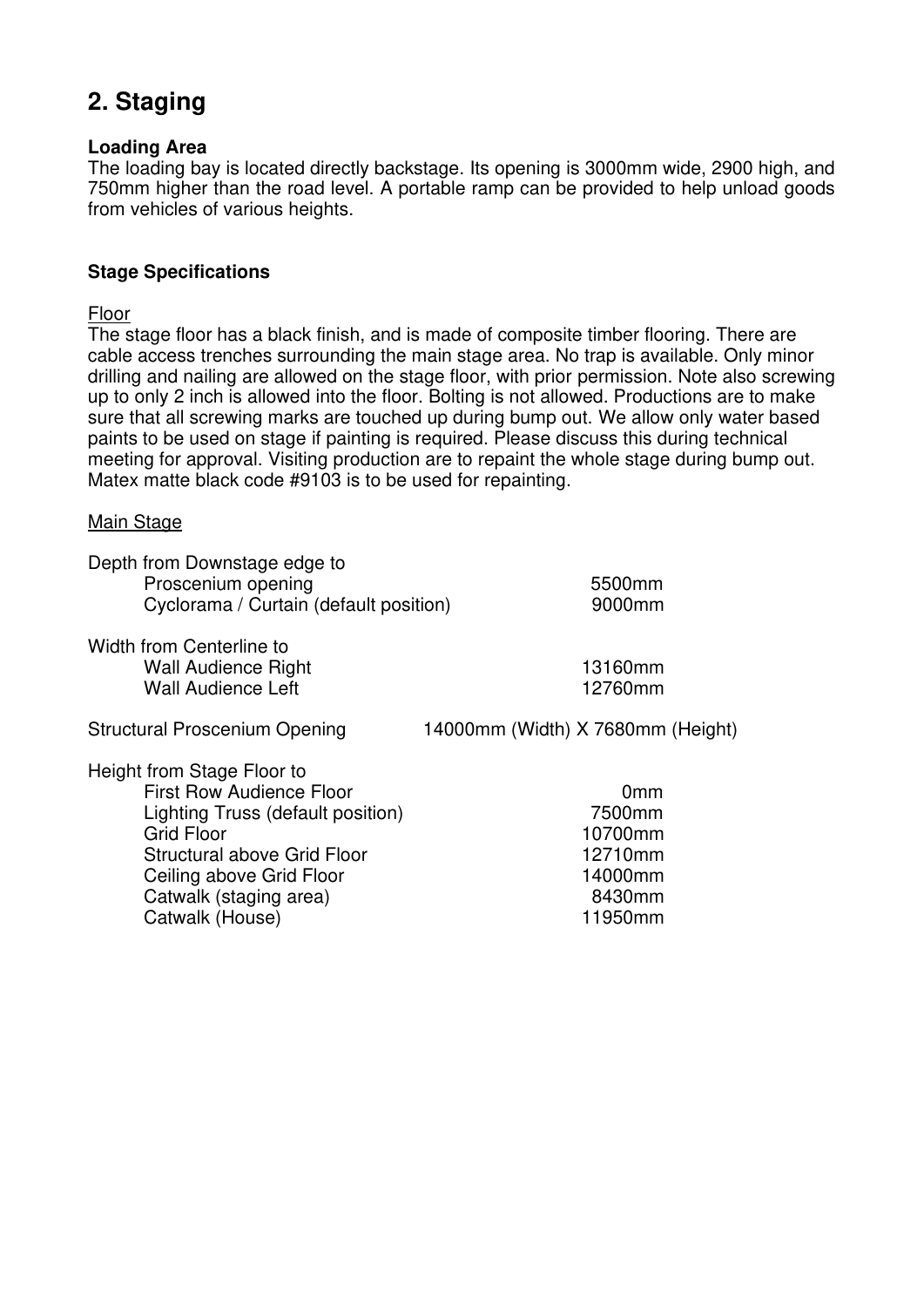#### **Rigging Specifications**

Pentas 1 is equipped with two rigging systems. One is a fully flexible spot line system with 20 units of 150kg capacity fixed speed spot line motors that users can place anywhere within the grid floor area to establish any rigging formation required. The second rigging system comes with 12 units of 500kg capacity chain hoist motors (fixed).

The maximum fly height is 9m for both spot line and chain hoist systems. The visiting production will need to provide details of intended rigging requirements for the klpac technical department to make advance approval and preparation. If no special rigging requirements are requested, the default rigging layout will be set up. The default rigging layout will include 4 lighting trusses, each 14 meters in length, 6 scenery bars, each 14 meters in length, and a set of 14 m wide x 9 m high Cyclorama.

Each scenery bar (14m length) is set to sustain a capacity of 200kg distributed load and 50kg per point load and each lighting truss (14m) is set to sustain capacity of 200KG distributed load and 50kg point load.

Both, the spot line and chain hoist system, comes with their own control station at the grid floor level, as well as several distributed remote control positions within Pentas 1 for remote operation. Please note, only 1 bar at a time can be operated via the remote for both systems.

Pentas 1 provides the Genie AWP-25S for rigging. Maximum height is 9500mm with lift capacity of 159kg. Others provided is the scaffolding with wheels for a more flexibility and 2 ladders- 15 steps (4000mm/13.5ft) and 9 steps (2500mm/8.5ft).

#### **Stage Rigging Equipment as below**

- 1. Spot Line 20 units Desisti Spot Line System c/w control 150kg capacity each. 2. Chain Hoist 12 units ProLift Chain Hoist c/w Control - 500kg capacity each. This is permanently fixed for lighting trusses. 6 units ProLift Chain Hoist c/w Control - 250 capacity each. This is used in the existing rigging of speakers. 3. Truss 40 units Prolyte H30V box Truss @ 2m per section. 30 units Prolyte H30L Ledder Truss @ 2m per section. Note that the above includes the ones used for lighting and scenery.
- 4. Doughty Heavy Duty Modular Traveller for 14m run @ SWL 500kg x 1 set

#### **Draperies**

The Pentas 1 standard provision for visiting productions includes the following draperies:

| 1. Filled Cloth Cyclorama in White $@$ 9m (H) x 15m (W) | 1 pc   |
|---------------------------------------------------------|--------|
| 2. Velour Side Legs Curtain in Black @ 9m (H) x 2m (W)  | 12 pcs |
| 3. Velour Borders Curtain in Black @ 2m (H) x 15 (W)    | 4 pcs  |
| 4. Velour Curtain in Black @ 9m (H) x 15m (W)           | 1 pcs  |
| 5. Velour Traveler Curtain in Black @ 9m (H) x 8m (W)   | 2 pcs  |
| 6. Sharkstooth White Gauze $@$ 9m (H) x 15m (W)         | 1 pcs  |
| 7. Sharkstooth Black Gauze @ 9m (H) x 15m (W)           | 1 pcs  |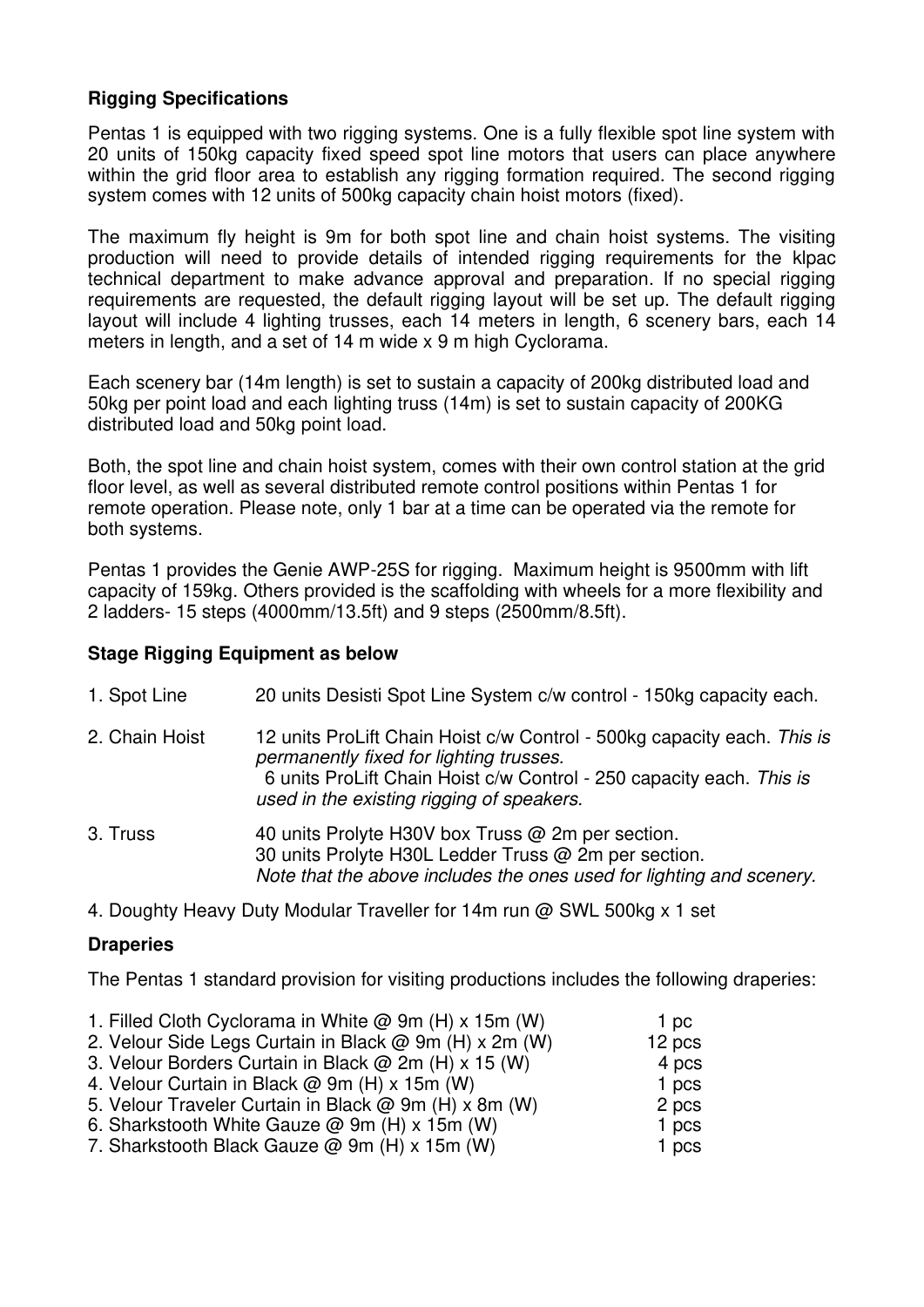# **3. Stage Lighting**

#### **Dimmer and Outlet Distribution**

The dimmer room houses 32 racks with total of 384, units of 3kW Philips Showline DPX1200 dimmers, and 384 outlets distributed in the Neutrik PowerCon format. Channel circuit diagram is available if required.

#### **Lighting Console & DMX Distribution Network**

Pentas 1 is equipped with a GrandMA On PC Wing Console with a touch screen PC with DMX control.

#### **Production Lighting Inventory**

The Pentas 1 lighting inventory consists mainly of Strand Lighting equipment, and some Selecon equipment. Specific quantities are as below:

| 2.5kw Fresnel                  | Strand Lighting - Alto F     | 20 units |
|--------------------------------|------------------------------|----------|
| 2.5kw PC                       | Strand Lighting - Alto PC    | 20 units |
| 1.2kw PC                       | Strand Lighting - Cantata PC | 5 units  |
| Par64 (c/w CP60/61/62)         | Kupo                         | 10 units |
| $19°$ ERS                      | Strand Lighting - SL 19      | 18 units |
| $26^{\circ}$ ERS               | Strand Lighting - SL 26      | 18 units |
| $36^{\circ}$ ERS               | Strand Lighting - SL 36      | 16 units |
| $50^{\circ}$ ERS               | Strand Lighting - SL 50      | 16 units |
| $*90^{\circ}$ ERS              | Selecon Pacific 90           | 5 units  |
| 15/32 Zoom ERS                 | Strand Lighting - SL 15/32   | 10 units |
| 23/50 Zoom ERS                 | Strand Lighting - SL 23/50   | 10 units |
| 4 x 1.25kw CYC                 | Strand Lighting - Iris 4     | 8 units  |
| 4 x 1.25kw GR                  | Strand Lighting - Orion 4    | 8 units  |
| *1.2kw Xenon Follow Spot USHIO |                              | 2 units  |

All Fresnel and PC fittings come with standard barn doors and color gel frames. Irises and gobo holders are available for SL and Pacific units. An assortment of gobos is available at additional cost, on a first-come-first-serve basis.

#### **Other Accessories provided are follows:**

Drop- Iris for profile fittings 9 units "B" Size Gobo Holder for profile fittings 30 units \*Antari fog machine- Ice 101 series Theorem Check for availability \*Smoke Machine – Disco FOG 1500 Check for availability \*Double Gobo Rotator – Apollo 6 units<br>
1994 Inch mirror ball 6 units<br>
1995 Check \*24 Inch mirror ball Check for availability

Check for availability

#### Color Gels

klpac provides a standard color gel selection from LEE Color. (Please request for list)

#### Lighting Stand

klpac Pentas 1 has the following lighting stands available:

2 meter ladder stand (also at times used as monitor speaker stand) 10 units Floor plates 10 units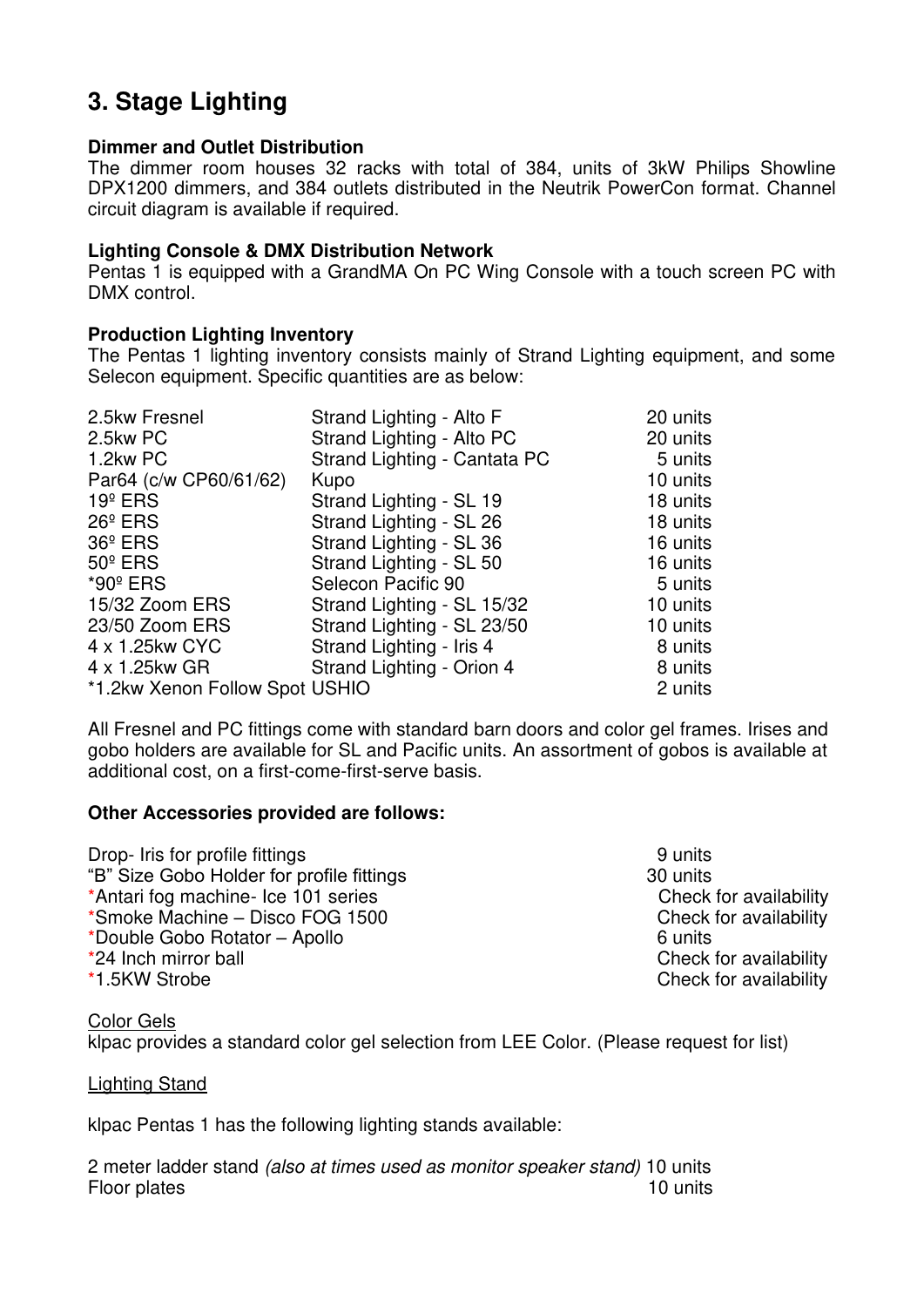## **4. Sound System**

#### **Speaker**

Pentas 1 is equipped with the following:

#### Speaker Inventory List

Meyer Sound UPJ-1P (Permanently rigged) 10 units Meyer Sound UPM-1P 6 units Meyer Sound UMS-1P (Permanently rigged) 4 units Meyer Sound UPA-1P (used as side field monitors) 2 units \*Peavey Stage Monitors PV15PM **Check for availability** 

We do allow productions to replace the existing speakers above with the ones preferred. Time and manpower required to do so will be charged to production accordingly. Please note to provide the weight specification for approval.4 units of 250Kg Prolyte hoist for speaker rigging will be provided in Pentas 1. The cat walk holds 150kg per meter span. With the hoist provided it will be 250kg per set of speakers including the hoist. Total load for speakers (both sides) on cat walk will be 500kg. Please speak to Technical Department for more details.

#### **Mixer**

A Yamaha M7CL 48ES is permanently stationed in the Pentas 1 sound control area, which is located within the audience on the 2<sup>nd</sup> floor. 3 units of SB168-ES stage boxes are also available on the stage area.

#### **Microphones**

An assorted selection of microphones is provided; as listed below:

#### Microphone Inventory List

| Handheld Microphone |                                                      |                                |
|---------------------|------------------------------------------------------|--------------------------------|
| Shure               | <b>SM58</b>                                          | 10 units                       |
| Shure               | <b>SM57</b>                                          | 10 units                       |
| <b>AKG</b>          | C-1000s                                              | 5 units                        |
| *AKG                | C391B (blue line)                                    | 6 units Check for availability |
| *Shure              | PGOMK6-XLR (6 pieces)                                | Check for availability         |
|                     | *Audio Technica Boundary Microphone AT871R (8 Units) | Check for availability         |
|                     |                                                      |                                |

Wireless Microphone

\*Mi-pro Wireless Receiver ACT-707 Check for availability \*Mi-pro Wireless body pack transmitter with headset mic Check for availability<br>\*Mi-Pro Wireless receiver ACT-72 \*Mi-Pro Wireless receiver \*Mi-Pro wireless handheld mics ACT70H Check for availability